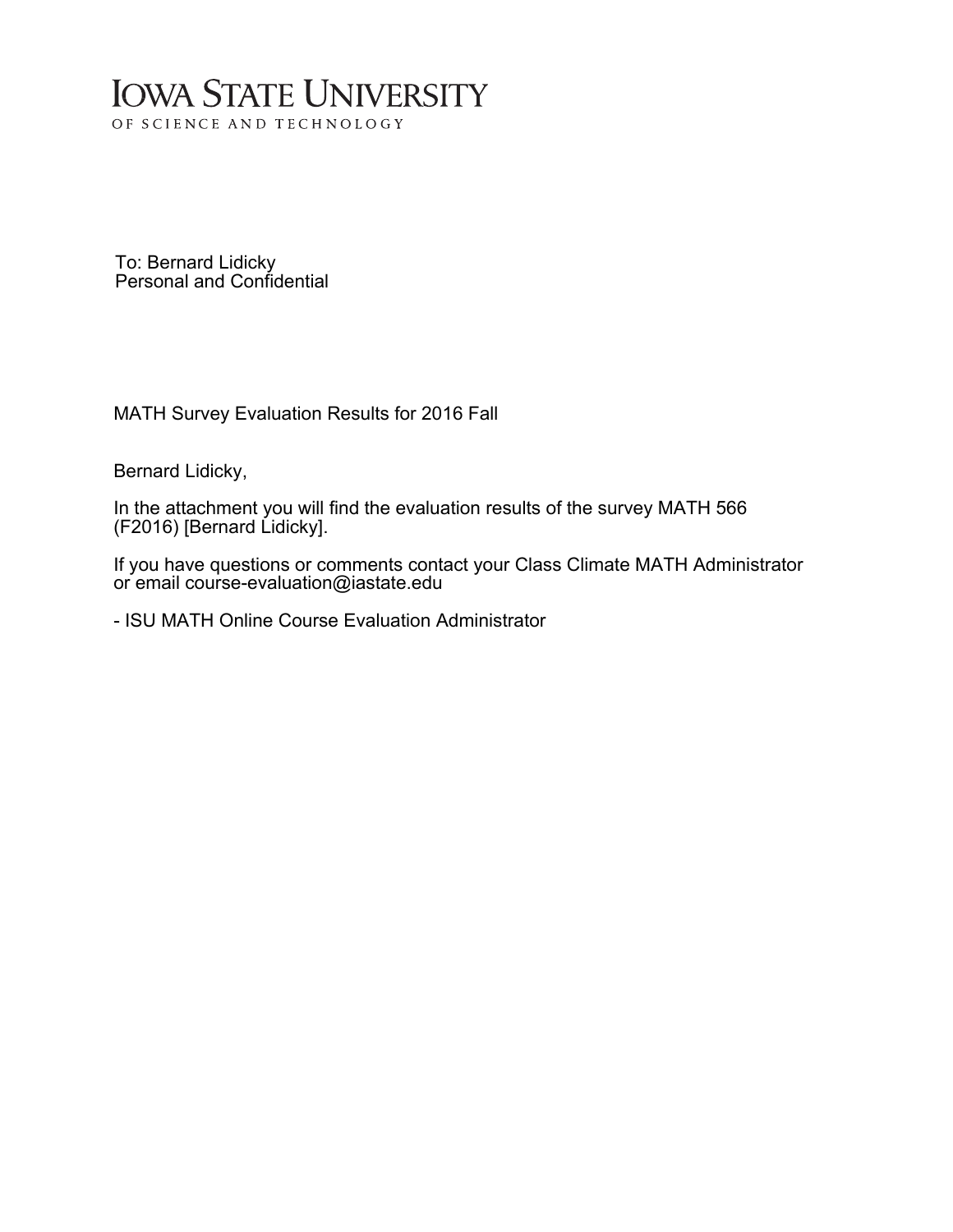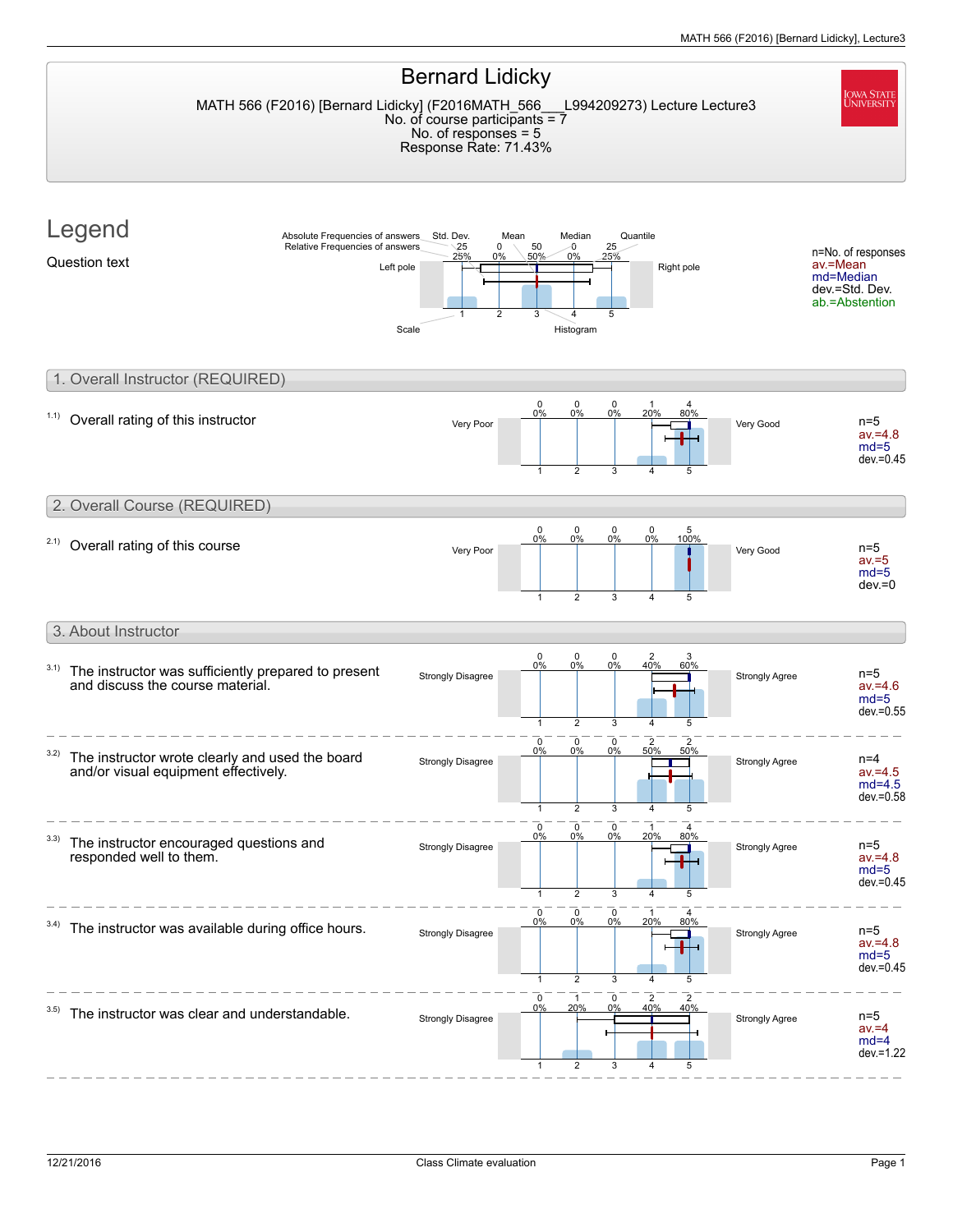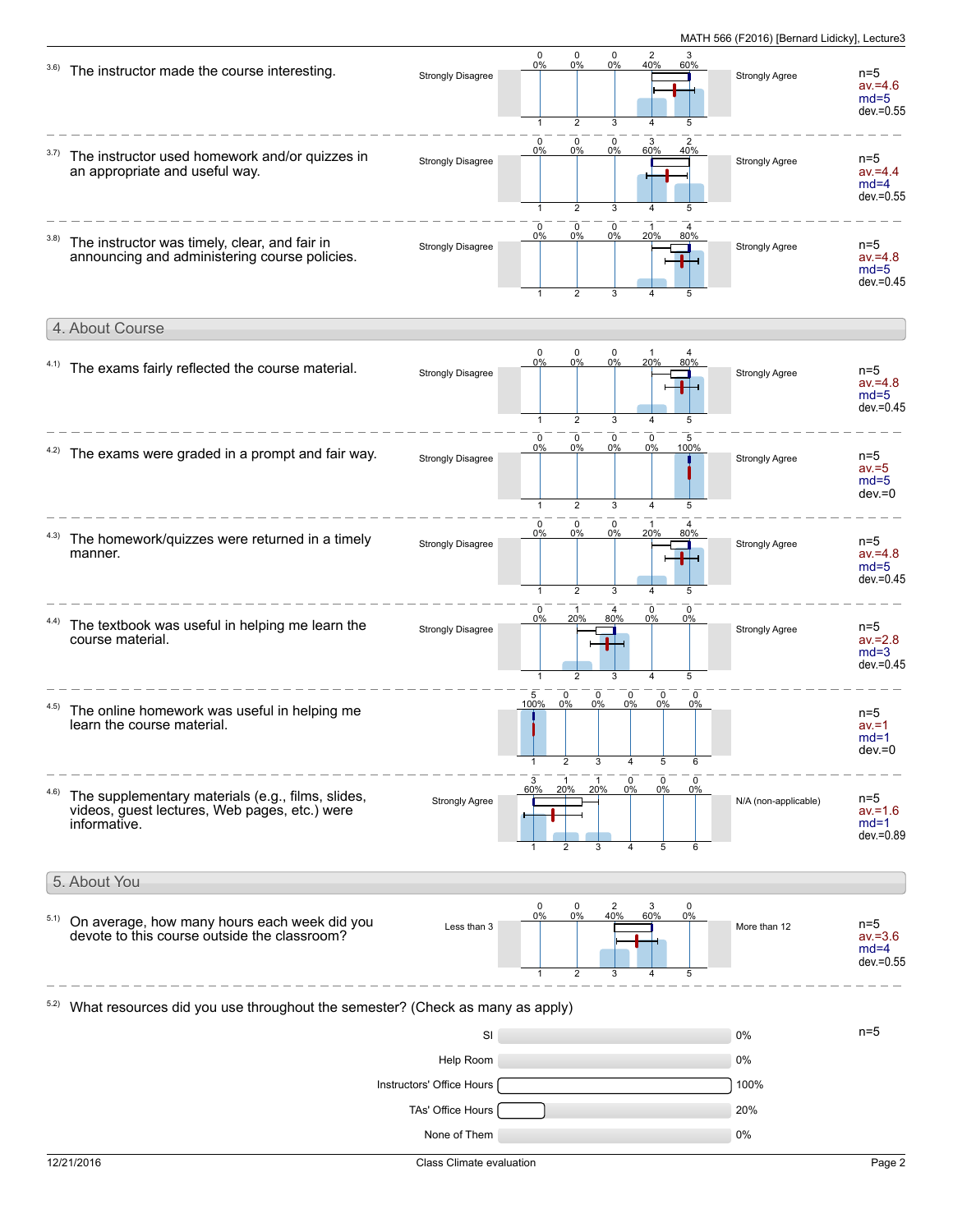- 5.3) Which ones were beneficial to you? Which ones were not? Please explain below:
- Both Bernard and Kacy were helpful during their office hours and willing to meet with me outside of office hours due to conflicts in our schedules.

| 5.4) What grade do you expect from this course? | S (satisfactory) | 0% | 0% | O<br>0% | 0% | 20% | Δ<br>80% | A, A- | $n=5$<br>$av = 5.8$<br>$md=6$ | $dev = 0.45$ |
|-------------------------------------------------|------------------|----|----|---------|----|-----|----------|-------|-------------------------------|--------------|
|                                                 |                  |    |    |         |    | b.  | 6        |       |                               |              |
| 6. Other                                        |                  |    |    |         |    |     |          |       |                               |              |

- 6.1) Additional Comments
- Bernard is awesome.
- I understand that this is a core course and the homework is helpful in learning the material. I personally would have liked biweekly homework that was 6-8 questions rather than weekly 3-4 question long homework. By the end of the semester I was quite bogged down by homework and I feel though the biweekly is the same amount of work I would be able to work ahead and get it done with enough time to earn a small break for myself. The concern is of course that some students will wait until the last minute and be up all night because they procrastinated their homework. It is ultimately up to you, but perhaps you can ask the students at the beginning of the semester if they would prefer biweekly or weekly homework. I really liked that the instructor asked us at the beginning of the semester when we would like our exams and worked with us to schedule them.

7. Demographic (REQUIRED) - These questions are only requested for research purposes. They will not be associated with you individually and will not be disclosed to the instructor. An answer is required for both questions.

| $7.1)$ Gender                                               |     |       |
|-------------------------------------------------------------|-----|-------|
| Female                                                      | 40% | $n=5$ |
| Male                                                        | 60% |       |
|                                                             |     |       |
| 7.2) From what type of college/university did you transfer? |     |       |
| <b>Community College</b>                                    | 0%  | $n=5$ |
| 4-year University/College                                   | 20% |       |
| Did not transfer to ISU                                     | 80% |       |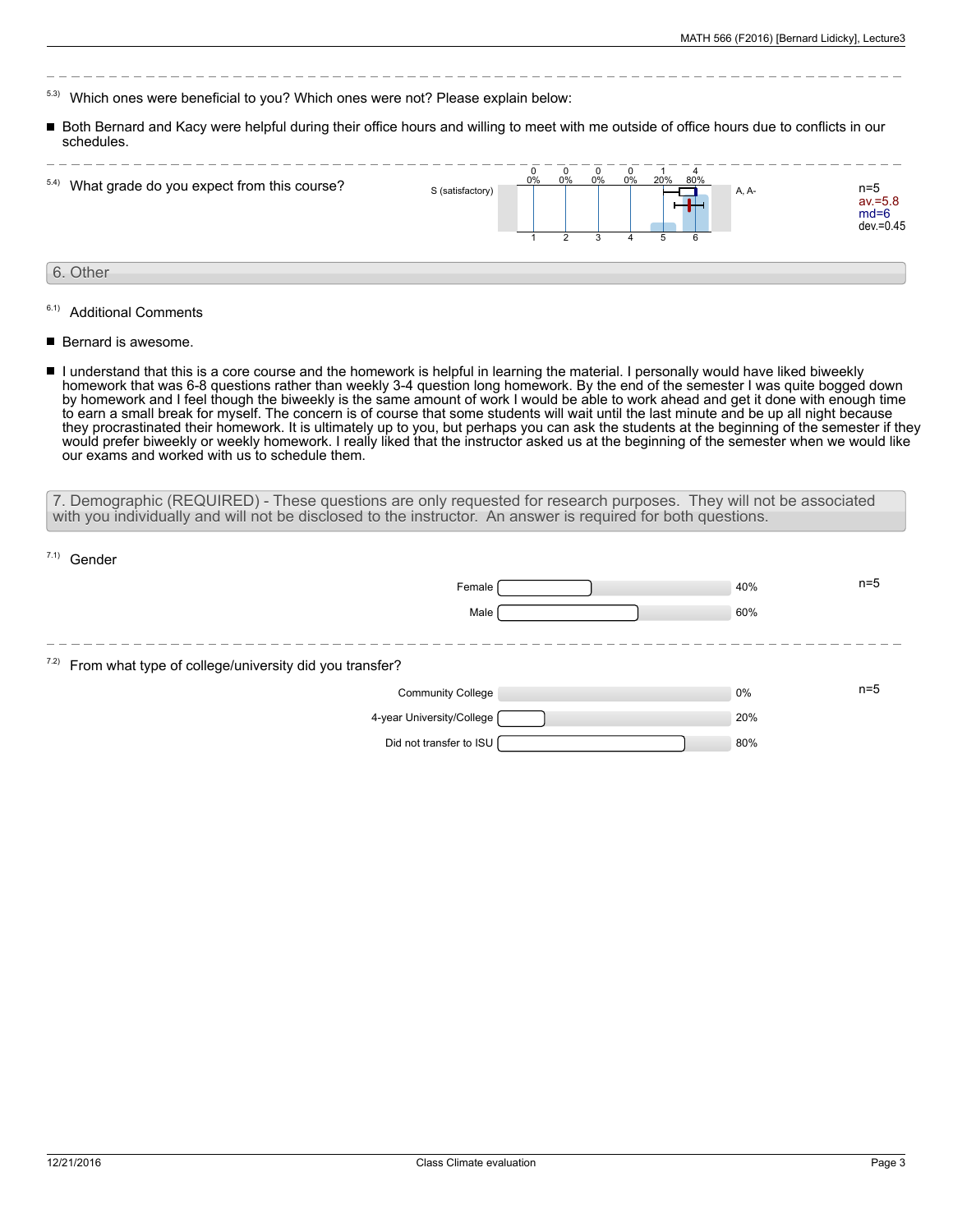## Histogram for scaled questions

Overall rating of this course

#### Overall rating of this instructor



#### The instructor wrote clearly and used the board and/or visual equipment effectively.



### The instructor was clear and understandable.



#### The instructor was timely, clear, and fair in announcing and administering course policies.



#### The homework/quizzes were returned in a timely manner.





The instructor encouraged questions and responded well to them.



#### The instructor made the course interesting.



#### The exams fairly reflected the course material.



The textbook was useful in helping me learn the course material.



#### The instructor was sufficiently prepared to present and discuss the course material.



#### The instructor was available during office hours.



#### The instructor used homework and/or quizzes in an appropriate and useful way.



#### The exams were graded in a prompt and fair way.



The online homework was useful in helping me learn the course material.

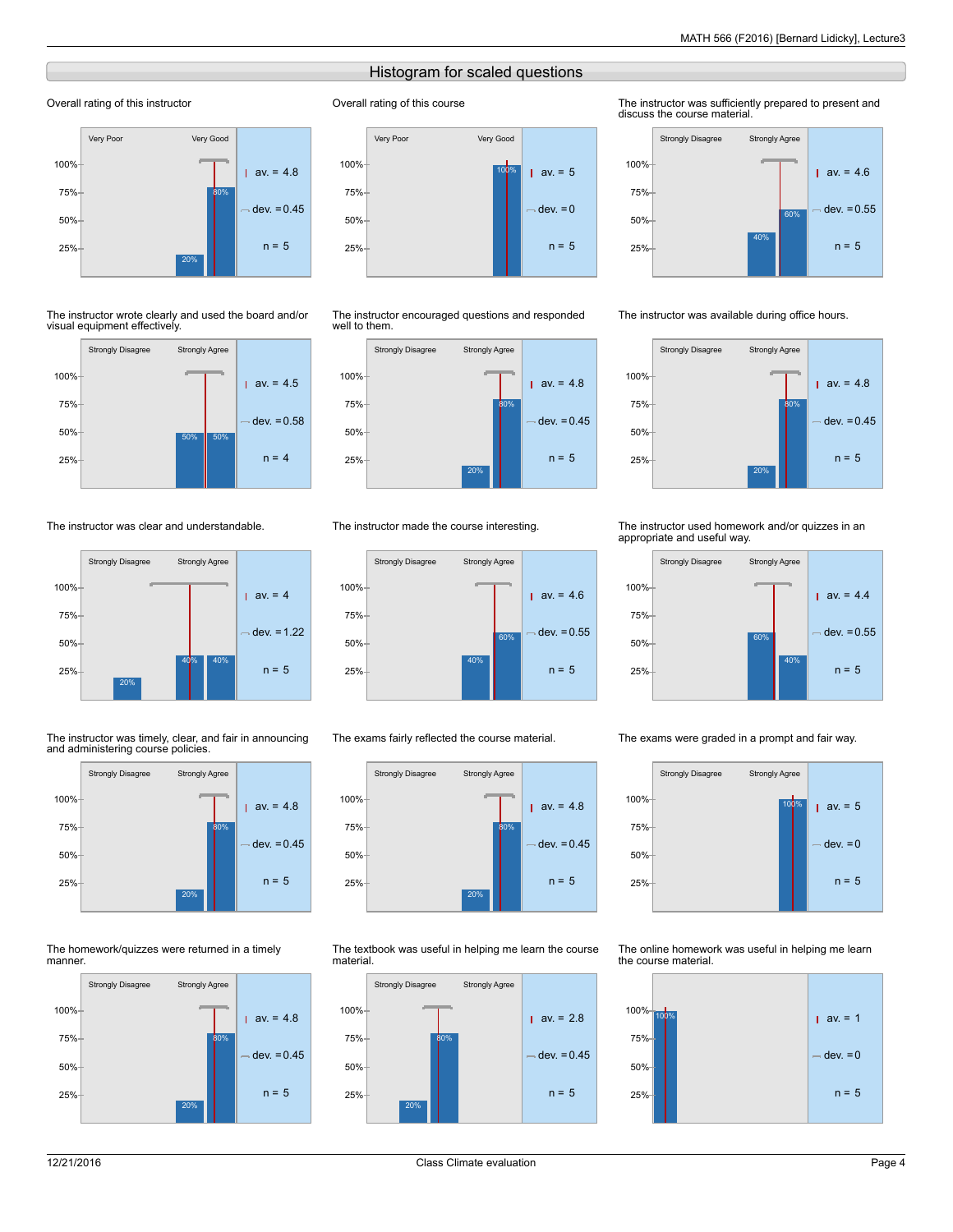## The supplementary materials (e.g., films, slides, videos, guest lectures, Web pages, etc.) were



On average, how many hours each week did you devote to this course outside the classroom?



What grade do you expect from this course?

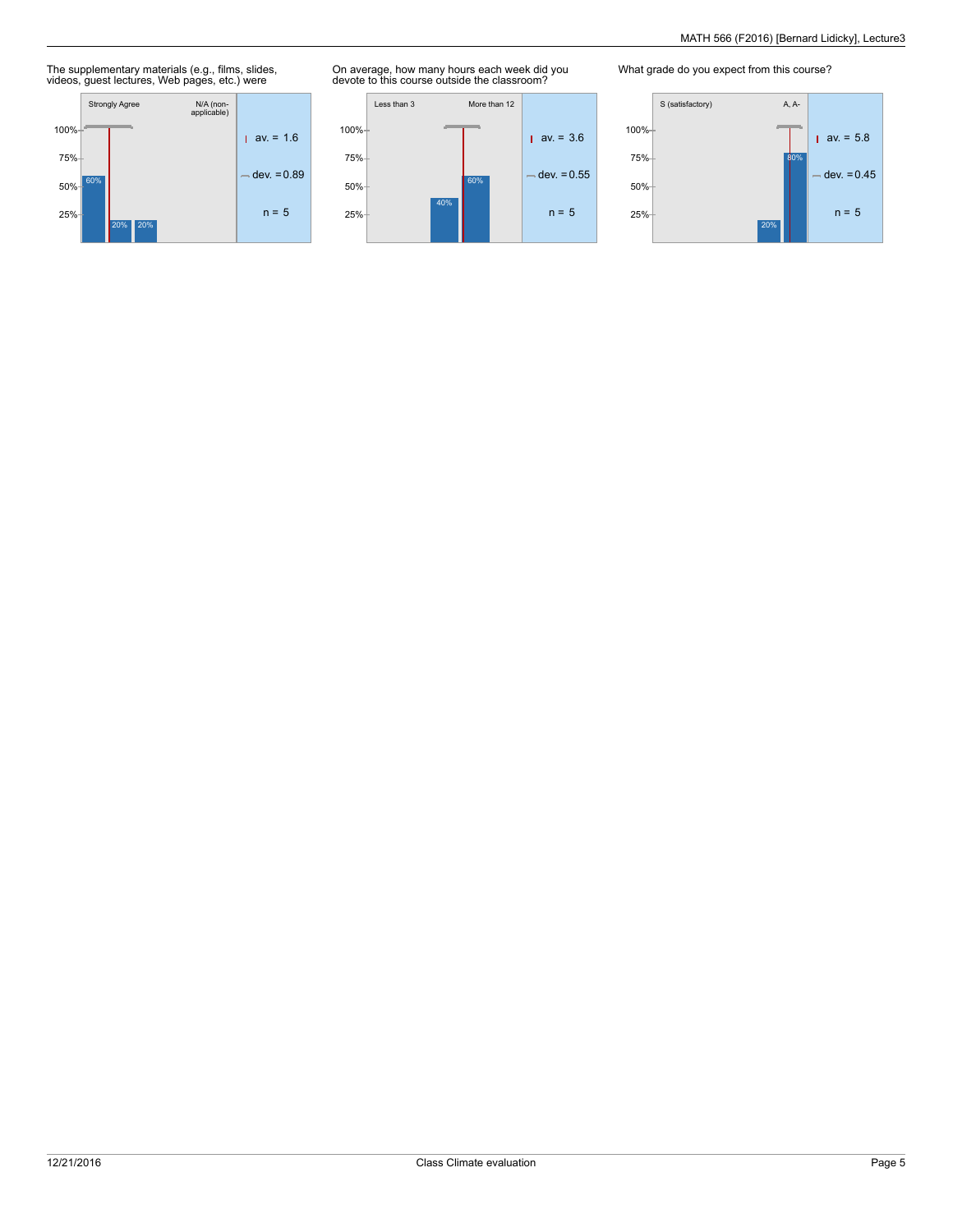|                 | Profile                                                                                                                     |                                                                             |                      |  |  |  |  |                       |       |                               |  |
|-----------------|-----------------------------------------------------------------------------------------------------------------------------|-----------------------------------------------------------------------------|----------------------|--|--|--|--|-----------------------|-------|-------------------------------|--|
|                 | Subunit:<br>Name of the instructor:<br>Name of the course:<br>(Name of the survey)<br>Values used in the profile line: Mean | <b>MATH</b><br><b>Bernard Lidicky</b><br>MATH 566 (F2016) [Bernard Lidicky] |                      |  |  |  |  |                       |       |                               |  |
|                 | 1. Overall Instructor (REQUIRED)                                                                                            |                                                                             |                      |  |  |  |  |                       |       |                               |  |
|                 | 1.1) Overall rating of this instructor                                                                                      |                                                                             | Very Poor            |  |  |  |  | Very Good             | $n=5$ | av.=4.80 md=5.00 dev.=0.45    |  |
|                 | 2. Overall Course (REQUIRED)                                                                                                |                                                                             |                      |  |  |  |  |                       |       |                               |  |
|                 | 2.1) Overall rating of this course                                                                                          |                                                                             | Very Poor            |  |  |  |  | Very Good             | $n=5$ | av.=5.00 md=5.00 dev.=0.00    |  |
|                 | 3. About Instructor                                                                                                         |                                                                             |                      |  |  |  |  |                       |       |                               |  |
| 3.1)            | The instructor was sufficiently prepared to<br>present and discuss the course material.                                     |                                                                             | Strongly<br>Disagree |  |  |  |  | <b>Strongly Agree</b> | $n=5$ | av.=4.60 md=5.00 dev.=0.55    |  |
| 3.2)            | The instructor wrote clearly and used the board<br>and/or visual equipment effectively.                                     |                                                                             | Strongly<br>Disagree |  |  |  |  | <b>Strongly Agree</b> | $n=4$ | av.=4.50 md=4.50 dev.=0.58    |  |
| 3.3)            | The instructor encouraged questions and<br>responded well to them.                                                          |                                                                             | Strongly<br>Disagree |  |  |  |  | <b>Strongly Agree</b> | $n=5$ | av.=4.80 md=5.00 dev.=0.45    |  |
| 3.4)            | The instructor was available during office<br>hours.                                                                        |                                                                             | Strongly<br>Disagree |  |  |  |  | <b>Strongly Agree</b> | $n=5$ | av.=4.80 md=5.00 dev.=0.45    |  |
| 3.5)            | The instructor was clear and understandable.                                                                                |                                                                             | Strongly<br>Disagree |  |  |  |  | <b>Strongly Agree</b> | $n=5$ | av.=4.00 md=4.00 dev.=1.22    |  |
|                 | 3.6) The instructor made the course interesting.                                                                            |                                                                             | Strongly<br>Disagree |  |  |  |  | <b>Strongly Agree</b> | $n=5$ | av.=4.60 md=5.00 dev.=0.55    |  |
| 3.7)            | The instructor used homework and/or quizzes<br>in an appropriate and useful way.                                            |                                                                             | Strongly<br>Disagree |  |  |  |  | <b>Strongly Agree</b> | $n=5$ | av.=4.40 md=4.00 dev.=0.55    |  |
| 3.8)            | The instructor was timely, clear, and fair in<br>announcing and administering course policies.                              |                                                                             | Strongly<br>Disagree |  |  |  |  | <b>Strongly Agree</b> | $n=5$ | av.=4.80 md=5.00 dev.=0.45    |  |
| 4. About Course |                                                                                                                             |                                                                             |                      |  |  |  |  |                       |       |                               |  |
|                 |                                                                                                                             |                                                                             |                      |  |  |  |  |                       |       |                               |  |
|                 | 4.1) The exams fairly reflected the course material.                                                                        |                                                                             | Strongly<br>Disagree |  |  |  |  | <b>Strongly Agree</b> | $n=5$ | av.=4.80 md=5.00 dev.=0.45    |  |
|                 | 4.2) The exams were graded in a prompt and fair<br>way.                                                                     |                                                                             | Strongly<br>Disagree |  |  |  |  | <b>Strongly Agree</b> | $n=5$ | av.=5.00 md=5.00 dev.=0.00    |  |
| 4.3)            | The homework/quizzes were returned in a<br>timely manner.                                                                   |                                                                             | Strongly<br>Disagree |  |  |  |  | Strongly Agree        | $n=5$ | av.=4.80 md=5.00 dev.=0.45    |  |
| 4.4)            | The textbook was useful in helping me learn<br>the course material.                                                         |                                                                             | Strongly<br>Disagree |  |  |  |  | <b>Strongly Agree</b> | $n=5$ | av.=2.80 md=3.00 dev.=0.45    |  |
| 4.5)            | The online homework was useful in helping me<br>learn the course material.                                                  |                                                                             |                      |  |  |  |  |                       | $n=5$ | $av = 1.00$ md=1.00 dev.=0.00 |  |